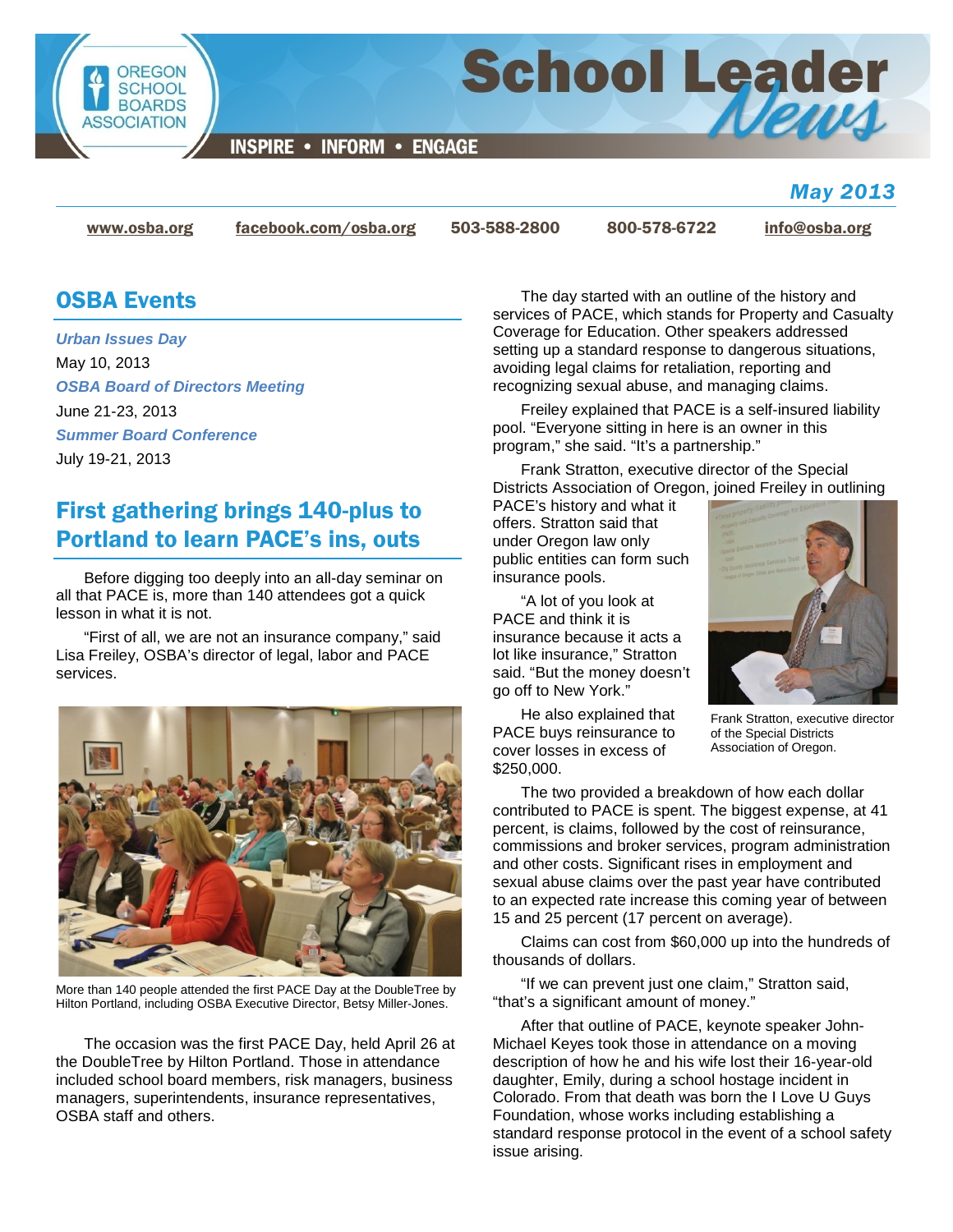"Who here is in charge of school safety?" Keyes asked. When only one man stood up, Keyes urged the whole crowd on its feet, saying: "We're going to take the oath. 'I own school safety.'"

**Other** 



OSBA's Peggy Holstedt, director of policy services, chats during a break with keynote speaker John-Michael Keyes.

speakers included attorney Dan Lloyd, who described the rapid growth in employment retaliation claims; Det. Micah Smith of the Linn County Sheriff's Department, who spoke about new technology, social media and sex crimes against minors; and Geoff Sinclair and Scott Neufeld of PACE, who described claims case scenarios, how to respond, and the need to consult with pre-loss attorneys before taking action against an employee.

More information can be found on the new PACE website at [http://pace.osba.org.](http://pace.osba.org/)

#### President's Post

# Legislative Day provides sweet opportunities for board members

I never knew chocolate could be so effective. State Sen. Arnie Roblan (D-Coos Bay) was explaining to a group of us all the ins and outs of the state Legislature. Among other necessities, he said, was liberally passing out candy.



"Are you saying chocolate buys favors, Senator?" asked Jim Green, OSBA's deputy executive director.

That was a light moment during an enlightening day at the Capitol. The

occasion was OSBA/COSA Legislative Day, put on April 19 by the Oregon School Boards Association and the Confederation of Oregon School Administrators (COSA). Terry Lenchitsky OSBA President

After hearing about two hours of bill updates and advice from legislators and staff from both organizations, many board members and administrators met individually with senators and representatives.

Roblan, himself a former principal, said school board members are uniquely qualified for dealing with the compromise and problem-solving that take place in Salem.

"Your work on the school board, which goes unnoticed unless there's some mess, is really appreciated here,"

Roblan said. "The skills you learn in education are really applicable here."

He said caucuses on both sides of the aisle often look to school board members as possible legislative candidates "because you also have a passion for getting something done."

He talked about the importance of listening, and the outlook for school funding and reform of the Public Employees Retirement System (PERS). With our own budgeting and teacher negotiations in motion, I asked him when we could get a clear idea of the budget numbers for K-12 education.

He said he expected that to happen in the next few weeks. As if that weren't sweet enough, when he was done speaking he walked around handing out chocolates.

We also heard from COSA lobbyist Chuck Bennett, who reminded us that legislators need to hear that their votes are necessary to securing at least \$6.55 billion for K-12 schools in the next biennium.

"Transmit the message – it's about those kids," he said. "You know those stories way better than we do. It is so important that they understand that message."

OSBA's legislative team – Deputy Executive Director Jim Green and legislative specialists Morgan Allen and Lori Sattenspiel – outlined some of the pressing issues in this session, starting with PERS reform.

Green outlined Senate Bill 822, and its reliance on delaying payments, which cuts down on immediate rates but adds \$60 million in interest that school districts and other entities have to pay back down the road.

"We've told legislators, and you can tell them, skipping payments to a pension system is not good business – it just doesn't make sense," Green said.

Other issues outlined by OSBA staff included funding for education service districts, school board representation on the Oregon Education Investment Board, public contracting requirements and concealed weapons in schools.

Rep. Mark Johnson (R-Hood River) also spoke to the group. Johnson and others noted how much OSBA has raised its profile over the past year.

"You've heard some kudos to OSBA for their new relevance in the building," Johnson said.

Later, he said, "OSBA being out front in the PERS discussion has really raised their status as a serious player."

More sweet news.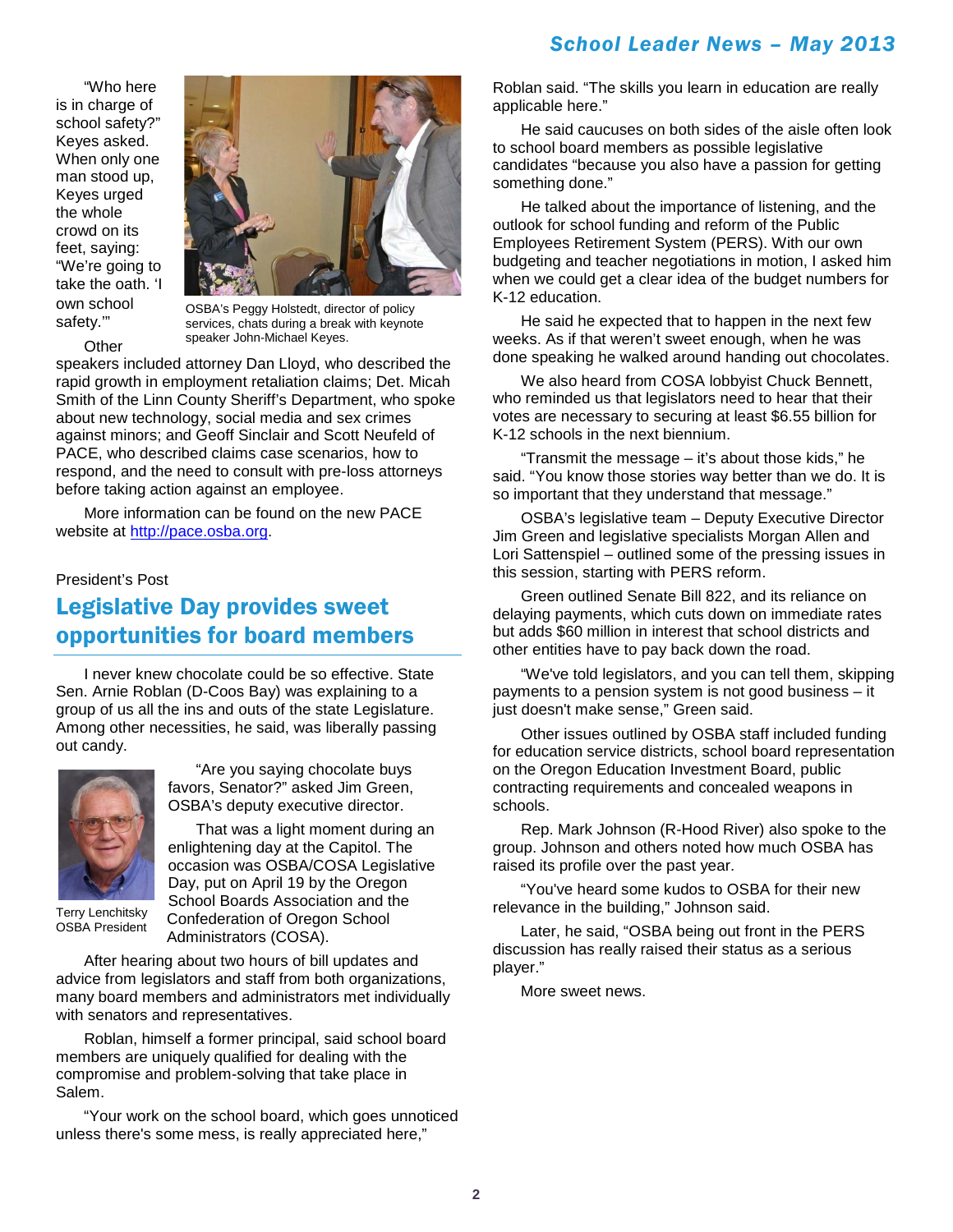## Keeping You in the Loop Listening, sharing and keeping a focus on local control

The National School Boards Association's annual convention is an interesting and thought-provoking event at which board members hear what is happening around the country in education. The reactions of attendees range from "Our issues are the same as those from places far away," to "I can't imagine that situation happening in our district or state." It is a time for learning, listening and sharing information and ideas.

This year I had the opportunity to spend a day with executive directors from around the United States, learning about each state association's successes and challenges. State policy and education funding issues? Check. Common core state standards? Check. Labor negotiations? Check. Technology in the classroom? Check. But what the heck is this one: School boards



Betsy Miller-Jones Executive Director

associations and polarized membership? Two years ago, Oregon's two largest districts, Portland and Salem, withdrew from membership in the Oregon School Boards Association. The loss of their participation and our ability to speak for all school districts in Oregon severely hurt our effectiveness as an association. I am very glad to have them back and we are working hard to keep the conversations open and ongoing. So I assumed that was what this topic involved.

Not so much. Think again. In several of our Midwestern states, competing school boards associations have been formed to challenge the positions of the traditional state school boards associations. Billed as "your conservative alternative to understanding education funding, spending and legislative reform," these

organizations challenge the status quo as "mouthpieces for the teachers unions and proteacher policies." An "us vs. them" mentality has ensued, based

on conservative vs. liberal political philosophies. The idea of a non-partisan association, or one made of boards of education



Bobbie Regan (Portland Public Schools Board Member and secretary-treasurer of the OSBA board), Stan Primozich (McMinnville School Board and OSBA Board member) and OSBA Executive Director Betsy Miller-Jones testify April 5 in favor of local control during a hearing on Senate Bill 347. Samuel Lee III (not pictured; member of the Winston-Dillard School Board and OSBA Board) joined them in testifying. The bill (and its amendments) would establish statewide policy prohibiting carrying a gun inside a K-12 school building, but local districts would have to opt in to put it into effect.

elected in non-partisan elections, seems to have been left in the dust.

Last month we had an example of OSBA's ability to bridge competing positions and speak with one voice in support of local control of school board decision-making based on community beliefs and values. **Sam Lee** from Winston-Dillard, **Stan Primozich** from McMinnville, and **Bobbie Regan** from Portland all testified in support of legislation to allow local boards to decide whether or not to allow weapons to be permitted in the schools. Sam testified that his district would probably choose to allow weapons, Bobbie testified that hers would not, and Stan told a compelling story that demonstrated why the current status had proven unworkable in his district. The power in our presentation was the focus on permitting local control, not whether or not permitting or forbidding weapons in schools was the right answer. The concept is still alive, in an amended version of the bill that would allow local districts to opt into a new policy prohibiting carrying a gun inside a K-12 school building.

We will not always be able to come to a position as a state association to satisfy every district or every board member. The key is to have all positions heard, all sides represented and make decisions that represent the majority while respecting the minority's right to be heard. A focus on local control, student achievement and fair and equitable funding for education has kept us on target this year. Your voice is absolutely necessary, however, to keep the conversation going. Without it we aren't a complete and fully representative association. Tell us we are right, or wrong, or halfway on target, but please keep participating in what is one of the most important conversations in our state today: the future of public education in Oregon.

## Leadership Oregon creates another graduating class

Nearly two dozen individuals graduated on May 3 with skills gained from the Oregon School Boards Association's Leadership Oregon program.

The 21 participants completed four sessions of 1½ days each, gaining skills in communications, goal-setting, collective bargaining, fiscal oversight and more. The program is offered once every two years at no charge.

Joe Wehrli, OSBA's director of board development, said Leadership Oregon provides "a safe and supportive environment" for participants to practice governance scenarios they and their districts are likely to face. To learn more about the program and see comments from past participants, visit

[http://www.osba.org/Buttons/~/link.aspx?\\_id=D664D8C15](http://www.osba.org/Buttons/~/link.aspx?_id=D664D8C15E324FCB9B34D076BF747A99&_z=z) [E324FCB9B34D076BF747A99&\\_z=z.](http://www.osba.org/Buttons/~/link.aspx?_id=D664D8C15E324FCB9B34D076BF747A99&_z=z)

The graduates and their districts are:

- Bruce McCain, Reynolds
- Ron Johnson, Cascade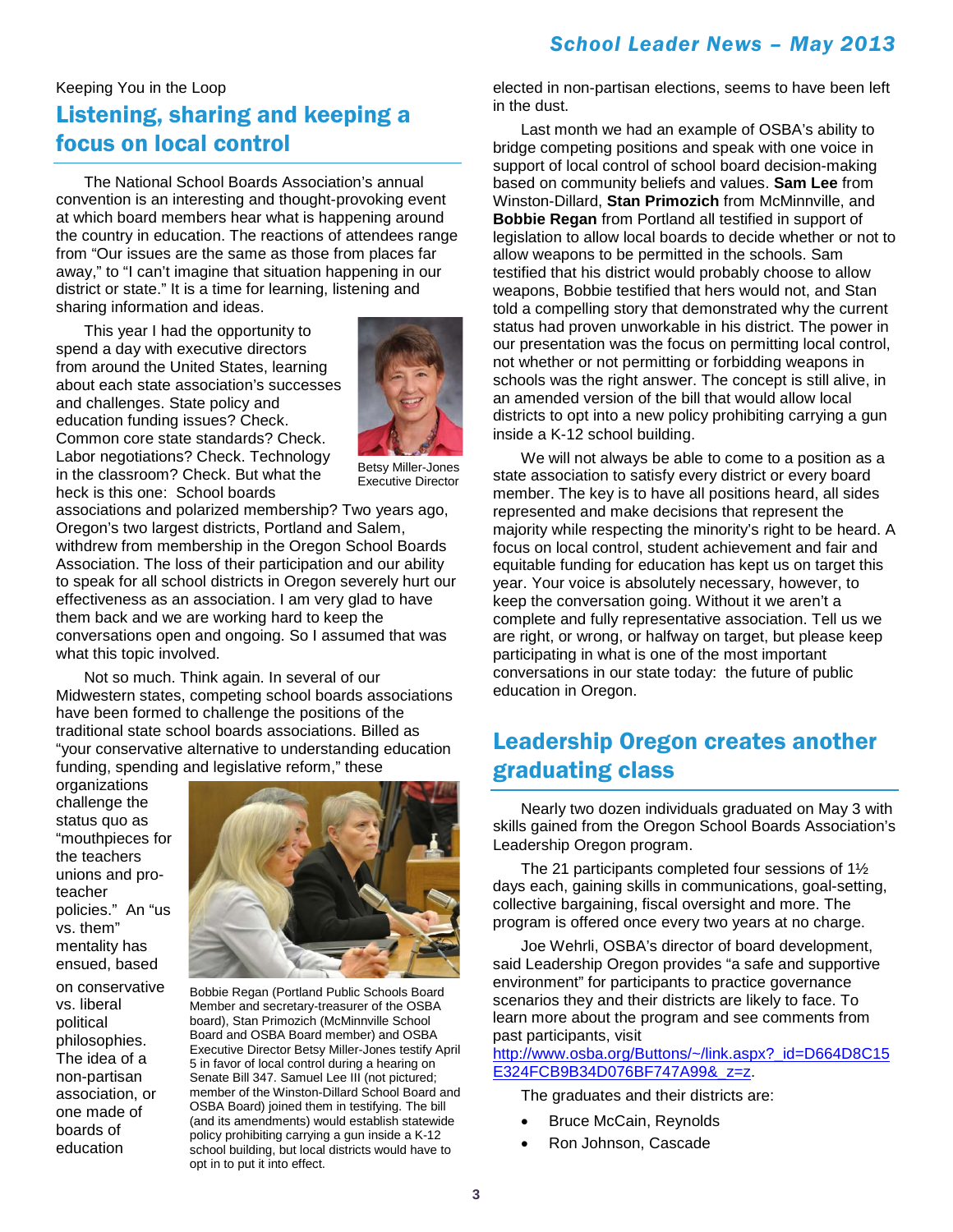- Kim Strelchun, Hillsboro
- Betty Reynolds, West Linn-Wilsonville
- Steve Lowell, Klamath County
- Lisa Frasieur, Yoncalla
- Ernie Blatz, North Wasco County
- Lyle Utt, Greater Albany
- Jennifer de Jong, Community Roots Charter
- Kevin Parrish, Pleasant Hill
- Anay Hausner, Oregon Virtual Academy
- Linda Eskridge, Molalla River
- Judy Breeden, Sheridan
- Tass Morrison, North Santiam
- Greg Kintz, Vernonia
- Lisa Corrigan, Corvallis
- Todd Thomas, Newberg
- Tom Sauret, Corvallis
- Dane Nickerson, Reynolds
- Jane Reid, Clackamas CC
- Terry Deacon, Linn Benton Lincoln ESD

# Montgomery joins OSBA Board with new outlook

**Doug Montgomery** won election to the OSBA Board of Directors in December, but open-heart bypass surgery delayed him from attending his first Board meeting until March 15.

The retired management analyst says the surgery experience has changed his outlook on life.

"It's enabled me to focus on what is important and how I spend my time," he said.

Montgomery, who lives in Portland but spends about one-third of the year at a second home in Tillamook County, holds the Board's position 19, representing the Multnomah Region. He is also a member of the Multnomah Education Service District Board.

He has two sons. One teaches international relations and political science at Reed College, and is currently on a two-year appointment to the Pentagon. The other has faced struggles with depression and attention deficit disorder.

"He's the reason I'm on the ESD," Montgomery said. "He received outstanding services that enabled him to go to alternative schools, so I'm giving back."

Montgomery has a bachelor's degree in government (minor in urban sociology) from Dartmouth College in New Hampshire. He also holds a master's in public administration and a doctoral degree in social science, both from Syracuse University in New York. He retired from the Bonneville Power Administration after a 20-year career in 2002; he currently teaches political science parttime at Tillamook Bay Community College, and says he

enjoys mentoring students and giving advice to Tillamook County's elected officials.

Montgomery said he wanted to join OSBA's board because school districts create such vital links – economically, socially and beyond – in communities across Oregon.

"They are critical organizations," he said, "and I hope to strengthen them."

# Rep. Johnson brings school board perspective to the Capitol

As a general contractor, State Rep. Mark Johnson (R-Hood River) knows how important a firm foundation is to building a sound home.

And in tending to this home we all share in Oregon, Johnson says it's important to shore up the foundation found in our public education system. That's why he is advocating increased funding for K-12 education, along with a host of other issues also backed by the Oregon School Boards Association (OSBA).

Johnson's support for OSBA and its members is no surprise: He's one of two state legislators who concurrently serve on their local school boards (the other is Shemia Fagan, David Douglas School Board and D-Clackamas).



Johnson first ran for school board as an extension of his experience in service clubs and coaching. He is a product of Hood River County public schools, as are his three children.

State Rep. Mark Johnson (R-Hood River)

He also wanted to bring his business experience to bear on decisions made by the school board.

"There have been multiple times when I've been able to use my practical knowledge on issues such as construction levies and bond levies," he said.

Johnson is running unopposed this month for his third term on the Hood River County School Board. Over the past eight years, he said, the challenges facing districts have shifted substantially.

"From a budget standpoint we were so much more stable than we are now," he said. "It used to be that we could choose the programs we wanted to invest in. Now, with the current economic situation, we're basically in survival mode trying to maintain the status quo."

One of the votes he is most proud of during his school board tenure is supporting a transition to a full-day kindergarten throughout the district. Even in the face of recent budget cuts, that's one asset the district has been able to hang on to.

One of the primary reasons he ran for the Legislature, Johnson says, was that as a school board member he had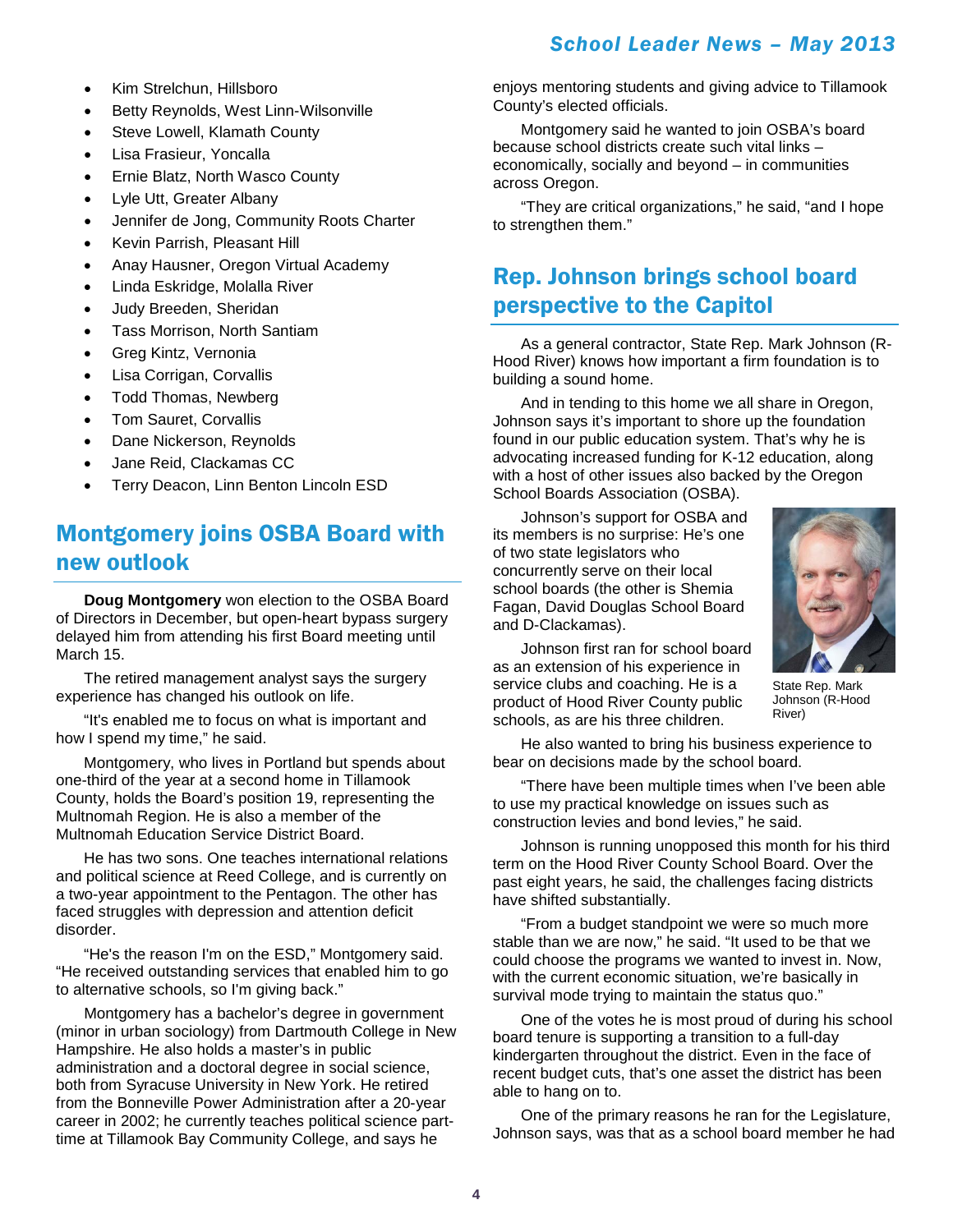"been on the receiving end of a lot of lousy policies from Salem at the local level."

Johnson, now in his second term in the House, says he wants to ensure that legislators take into account the perspectives from school boards.

He agrees with many of his colleagues in recognizing that reform of the Public Employees Retirement System is the biggest issue before the Legislature this session.

"Until we can address the major cost driver that is eroding school budgets, our students are going to be the victims," he said.

He originally campaigned on and continues to believe in the notion that Oregon's economic prosperity and public education system are inextricably linked.

"I think it's opened the eyes of a lot of folks to see a Republican as an advocate for education," he said. "But you can't very well have a competent workforce without a thriving public education system.

"And without a strong economy you can't sustain that thriving public education system. The key to our state's economic growth is first and foremost making sure our public education system is performing as it needs to."



2013 Summer Board Conference

## Summer Board Conference is just around the Bend

Board members from across the state representing K-12 school districts, community colleges, education service districts and charter schools will gather in Bend at the Riverhouse Hotel and Convention Center July 19-21 for OSBA's Summer Board pre-conference and conference.

This year's agenda is packed with up-to-the-minute information on school funding, legislative activities, and a myriad of other exciting topics such as school law, cyberbullying, campus safety, board member ethics and student achievement. New this year will be an opening reception at 4:30 p.m. Friday, July 19, hosted by a select group of vendors.

The pre-conference will include an all-day board secretary workshop as well as two pre-conference choices for school board members and superintendents. Find

registration, lodging and event details, [http://www.osba.org/Calendar/Events/Summer\\_board\\_con](http://www.osba.org/Calendar/Events/Summer_board_conference-2013.aspx) [ference-2013.aspx](http://www.osba.org/Calendar/Events/Summer_board_conference-2013.aspx)

Plan your trip well in advance. We look forward to seeing you in Bend in July!

# State Board of Education welcomes two new members

Two new members attended their first meetings last month at the State Board of Education.

Anthony Veliz and Miranda Summer will serve twoyear terms running through March 15, 2017.

"Our newest board members join us at a time of great transition, energy and excitement in education," said Deputy Superintendent Rob Saxton.

Veliz is the president of public relations and marketing firm IZO Inc. in Woodburn.

From 2006 to 2008, Veliz served as the director of parent and community relations for Woodburn School District, and he worked as the director of college access programs for Chemeketa Community College from 1999 to 2005. He has also been a member of the Woodburn School Board and Woodburn City Council.

Summer is an attorney at Summer Trainor LLP, focusing on personal injury and family law. Summer previously served as a state administrative law judge.

The seven-member board sets educational policies and standards for Oregon's 197 public school districts, 17 community college districts, and 19 education service districts. The State Board is appointed by the governor and confirmed by the State Senate.

## OSBA resources can help guide new board members

Know someone who is running for a school board opening for the first time? Do that candidate (and your district) a big favor and make sure he or she takes a good look at our "New board member resources" page. [http://www.osba.org/Resources/Article/Board\\_Operations/](http://www.osba.org/Resources/Article/Board_Operations/NBM_Resources.aspx) [NBM\\_Resources.aspx](http://www.osba.org/Resources/Article/Board_Operations/NBM_Resources.aspx)

There, newly elected board members can find everything they need to hit the ground running after the balloting. They'll find everything from Boardsmanship 101 (tips for new board members) to important principles to a checklist of what all board members should have at their fingertips.

The page also has guidelines on ethical conduct and links to valuable resources, such as OSBA's popular "Ask Betsy's Team" feature.